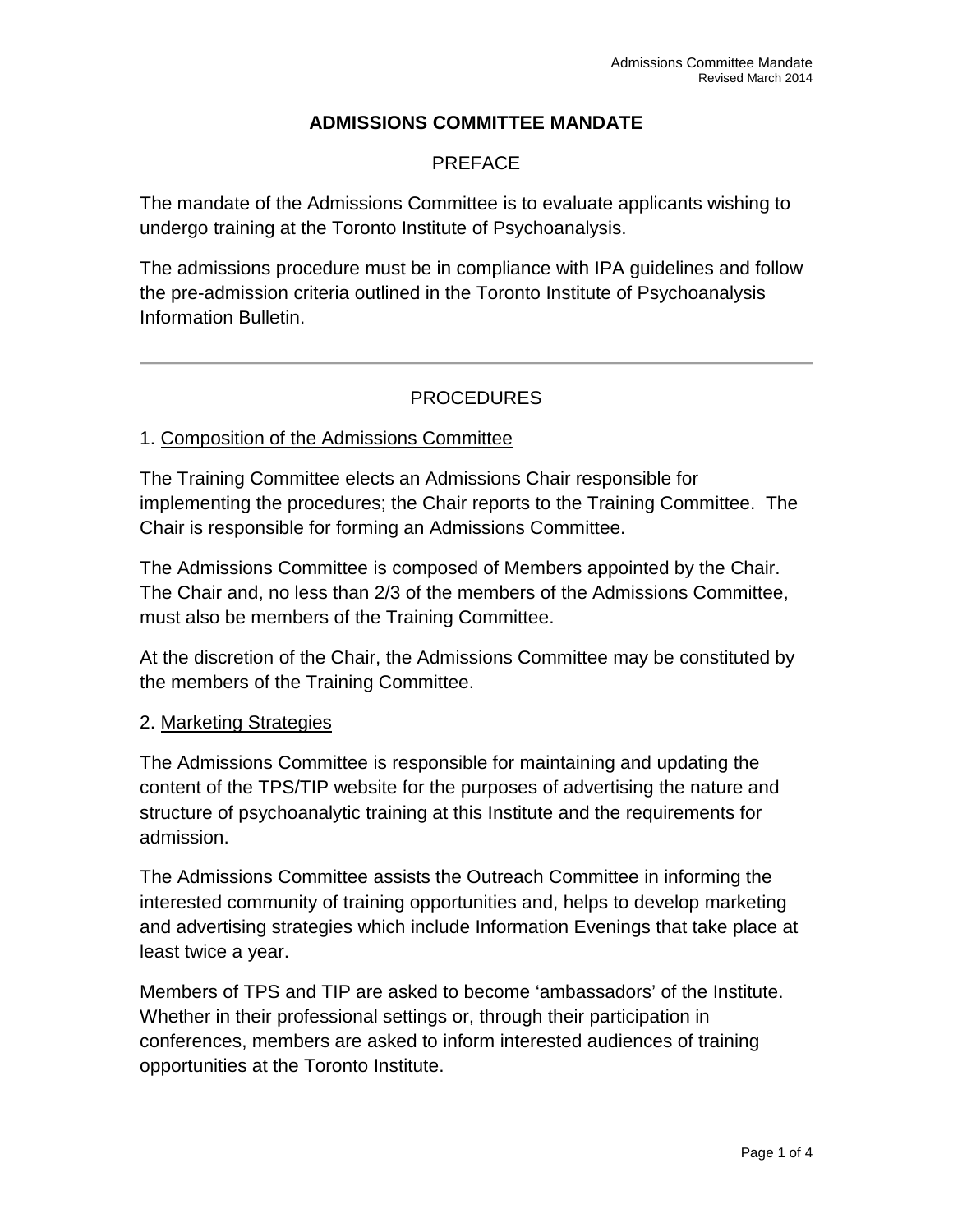### 3. Information Regarding Applications

Upon request, the Institute provides the prospective applicant with an information brochure and an information package, including an application.

When the application form and the application fee are returned, a file is established on the potential applicant.

The file material is copied to the Admissions Chair who reviews the material.

The Chair offers to the applicant a preliminary interview to discuss the applicant's suitability for admission and an offer to answer any questions the prospective applicant may have.

If the applicant meets pre-admission criteria, the Chair provides the names of three interviewers; at least two of the interviewers must be Members of the Training Committee.

The applicant is responsible for arranging the interviews.

#### 4. The Interview Process

Applicants are assessed in three different interviews by either three members of the Training Committee or two members of the Training Committee and one TPS member. The Training Committee may request further interviews.

The interviewers report to the Admissions Committee to determine the applicant's suitability for admission according to the following criteria:

A. Acceptable for Training with or without conditions.

B. Deferred in order to provide the applicant the opportunity to fulfill the necessary criteria for a possible re-application.

C. Not qualified for training.

The Admissions Committee submits its findings to the Training Committee for the final decision.

5. The Report from Interviewers

The interviewers prepare a narrative written report according to `interview guidelines' — personal and professional background, personal suitability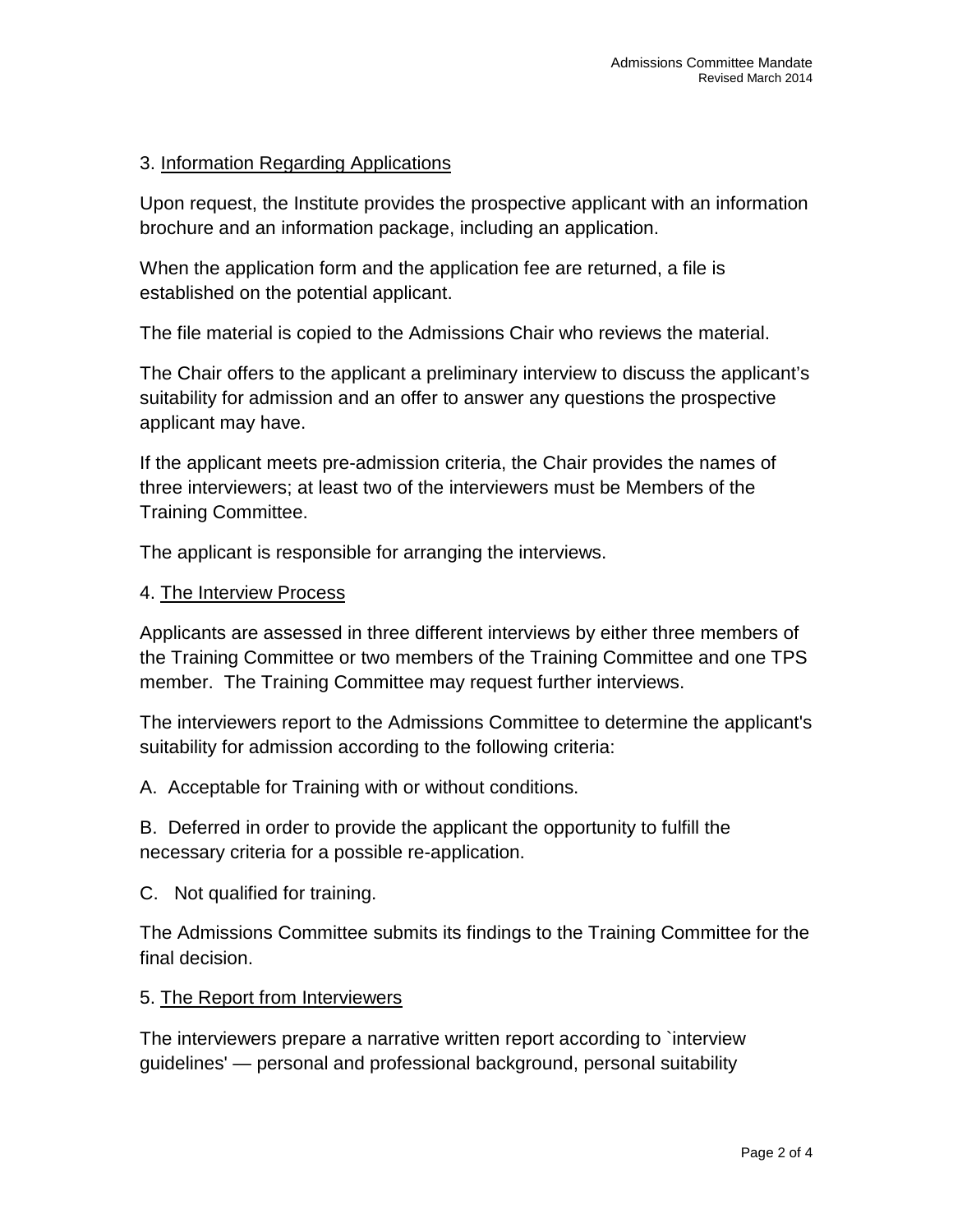including analyzability, determination of the presence or absence of sufficient analytic time with an IPA training analyst.

The report should include the recommendation regarding the suitability of the applicant for training according to the following grading:

A. Acceptable for Training with or without conditions.

B. Deferred in order to provide the applicant the opportunity to fulfill the necessary criteria for a possible re-application.

C. Not qualified for training.

In addition to the narrative report, interviewers are asked to fill in the Admissions Interview Assessment Scale.

The initial Application Form, the Letters of Reference, the Narrative Reports, the Assessment Scale and the recommendations from the Chair are submitted to the Training Committee.

## 6. Procedure for re-applying following deferral

In the deferred cases, on re-application:

A new application form is submitted with the original letters of reference.

Additional letters of reference may be requested by the Committee.

The applicant may choose to provide further letters of reference.

The application fee is waived.

The new interviews should be conducted by one member who had interviewed the applicant previously and two new interviewers.

### 7. Training Committee Mandate

The Training Committee will consider applicants all year round.

Upon review of all the pertinent documentation, the Training Committee decides the applicant's suitability for admission.

The Chair is responsible for informing the applicant of the decision of the Training Committee.